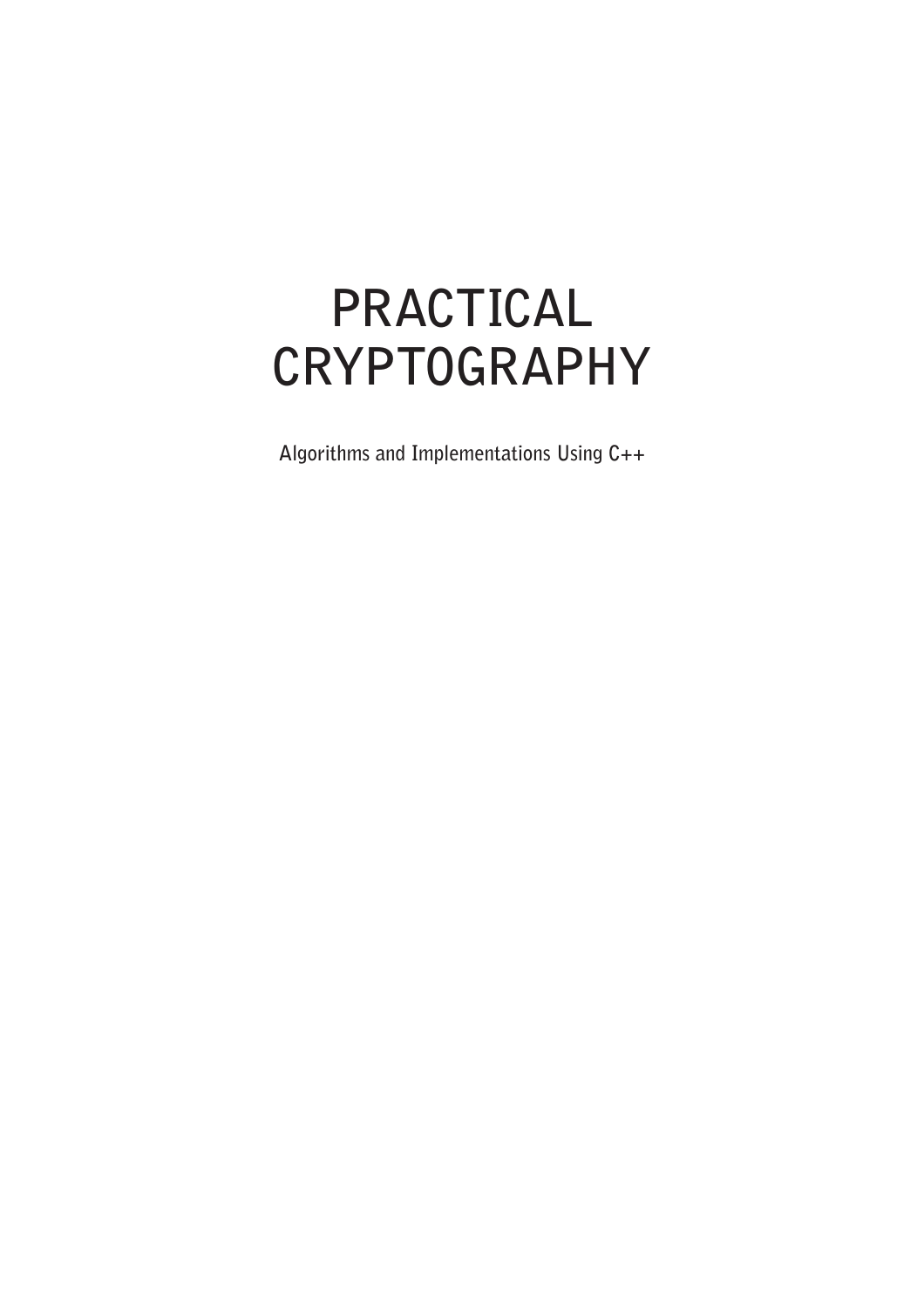#### OTHER INFORMATION SECURITY BOOKS FROM AUERBACH

Anonymous Communication Networks: Protecting Privacy on the Web Kun Peng ISBN 978-1-4398-8157-6

Conducting Network Penetration and Espionage in a Global Environment Bruce Middleton ISBN 978-1-4822-0647-0

Cyberspace and Cybersecurity George Kostopoulos ISBN 978-1-4665-0133-1

Developing and Securing the Cloud Bhavani Thuraisingham ISBN 978-1-4398-6291-9

Ethical Hacking and Penetration Testing Guide Rafay Baloch ISBN 978-1-4822-3161-8

Guide to the De-Identification of Personal Health Information Khaled El Emam ISBN 978-1-4665-7906-4

Industrial Espionage: Developing a Counterespionage Program

Daniel J. Benny ISBN 978-1-4665-6814-3

Information Security Fundamentals, Second Edition Thomas R. Peltier ISBN 978-1-4398-1062-0

Information Security Policy Development for Compliance: ISO/IEC 27001, NIST SP 800-53, HIPAA Standard, PCI DSS V2.0, and AUP V5.0 Barry L. Williams

ISBN 978-1-4665-8058-9

Investigating Computer-Related Crime, Second Edition Peter Stephenson and Keith Gilbert

ISBN 978-0-8493-1973-0

Managing Risk and Security in Outsourcing IT Services: Onshore, Offshore and the Cloud Frank Siepmann ISBN 978-1-4398-7909-2

PRAGMATIC Security Metrics: Applying Metametrics to Information Security W. Krag Brotby and Gary Hinson ISBN 978-1-4398-8152-1

Responsive Security: Be Ready to Be Secure Meng-Chow Kang ISBN 978-1-4665-8430-3

Securing Cloud and Mobility: A Practitioner's Guide Ian Lim, E. Coleen Coolidge, Paul Hourani

ISBN 978-1-4398-5055-8

Security and Privacy in Smart Grids Edited by Yang Xiao ISBN 978-1-4398-7783-8

Security for Service Oriented Architectures Walter Williams ISBN 978-1-4665-8402-0

Security without Obscurity: **A Guide to Confidentiality,** Authentication, and Integrity J.J. Stapleton ISBN 978-1-4665-9214-8

The Complete Book of Data Anonymization: From Planning to Implementation Balaji Raghunathan ISBN 978-1-4398-7730-2

The Frugal CISO: Using Innovation and Smart Approaches to Maximize Your Security Posture Kerry Ann Anderson ISBN 978-1-4822-2007-0

The Practical Guide to HIPAA Privacy and Security Compliance, Second Edition Rebecca Herold and Kevin Beaver ISBN 978-1-4398-5558-4

Secure Data Provenance and Inference Control with Semantic Web Bhavani Thuraisingham, Tyrone Cadenhead, Murat Kantarcioglu, and Vaibhav Khadilkar

ISBN 978-1-4665-6943-0

Secure Development for Mobile Apps: How to Design and Code Secure Mobile Applications with PHP and JavaScript J. D. Glaser ISBN 978-1-4822-0903-7

AUERBACH PUBLICATIONS

www.auerbach-publications.com • To Order Call: 1-800-272-7737 • E-mail: orders@crcpress.com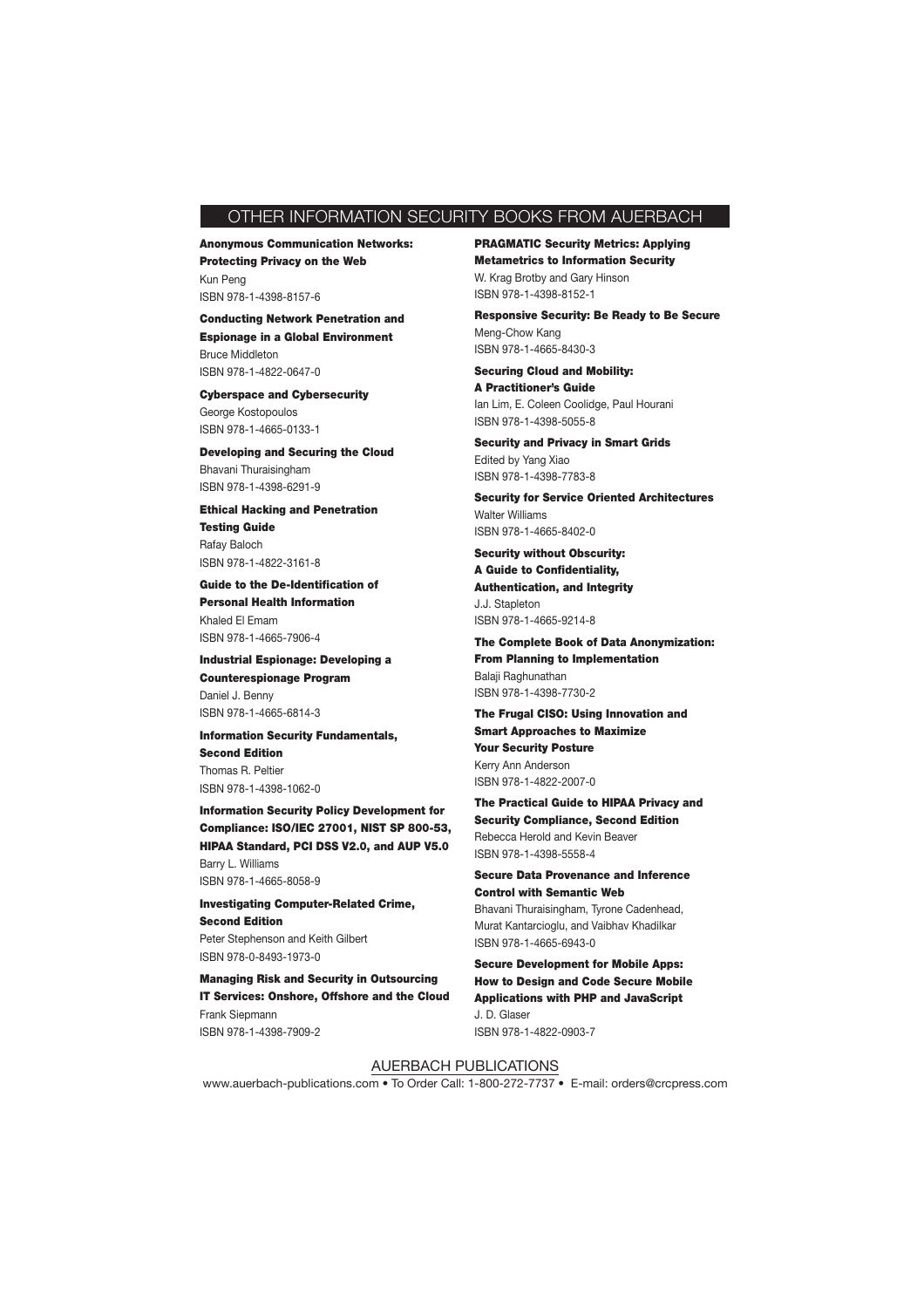# **PRACTICAL CRYPTOGRAPHY**

**Algorithms and Implementations Using C++**

## **Edited by Saiful Azad Al-Sakib Khan Pathan**



CRC Press is an imprint of the Taylor & Francis Group, an *informa* business AN AUERBACH BOOK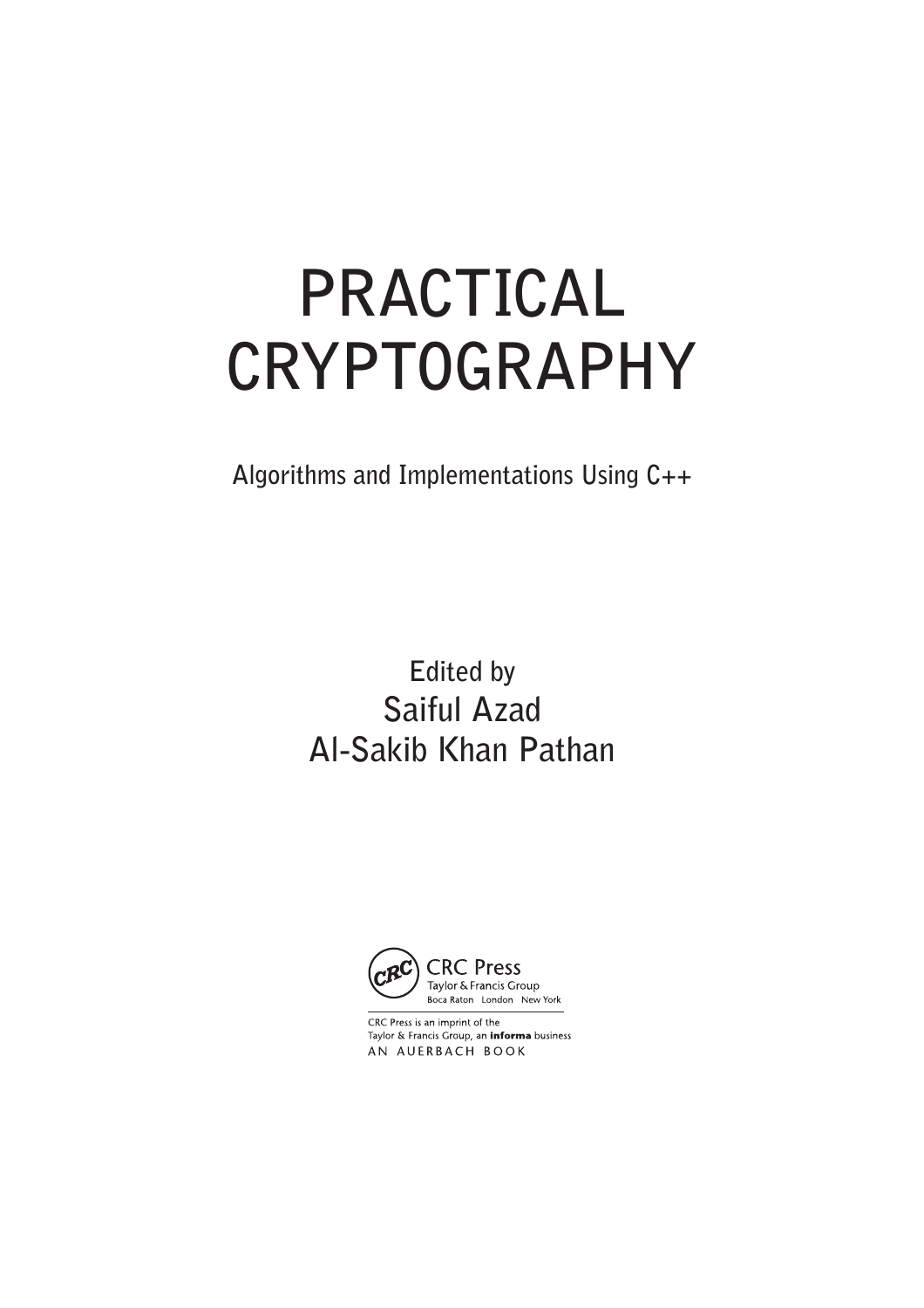CRC Press Taylor & Francis Group 6000 Broken Sound Parkway NW, Suite 300 Boca Raton, FL 33487-2742

© 2015 by Taylor & Francis Group, LLC CRC Press is an imprint of Taylor & Francis Group, an Informa business

No claim to original U.S. Government works Version Date: 20140930

International Standard Book Number-13: 978-1-4822-2890-8 (eBook - PDF)

This book contains information obtained from authentic and highly regarded sources. Reasonable efforts have been made to publish reliable data and information, but the author and publisher cannot assume responsibility for the validity of all materials or the consequences of their use. The authors and publishers have attempted to trace the copyright holders of all material reproduced in this publication and apologize to copyright holders if permission to publish in this form has not been obtained. If any copyright material has not been acknowledged please write and let us know so we may rectify in any future reprint.

Except as permitted under U.S. Copyright Law, no part of this book may be reprinted, reproduced, transmitted, or utilized in any form by any electronic, mechanical, or other means, now known or hereafter invented, including photocopying, microfilming, and recording, or in any information storage or retrieval system, without written permission from the publishers.

For permission to photocopy or use material electronically from this work, please access www.copyright.com (http://www.copyright.com/) or contact the Copyright Clearance Center, Inc. (CCC), 222 Rosewood Drive, Danvers, MA 01923, 978-750-8400. CCC is a not-for-profit organization that provides licenses and registration for a variety of users. For organizations that have been granted a photocopy license by the CCC, a separate system of payment has been arranged.

**Trademark Notice:** Product or corporate names may be trademarks or registered trademarks, and are used only for identification and explanation without intent to infringe.

**Visit the Taylor & Francis Web site at http://www.taylorandfrancis.com**

**and the CRC Press Web site at http://www.crcpress.com**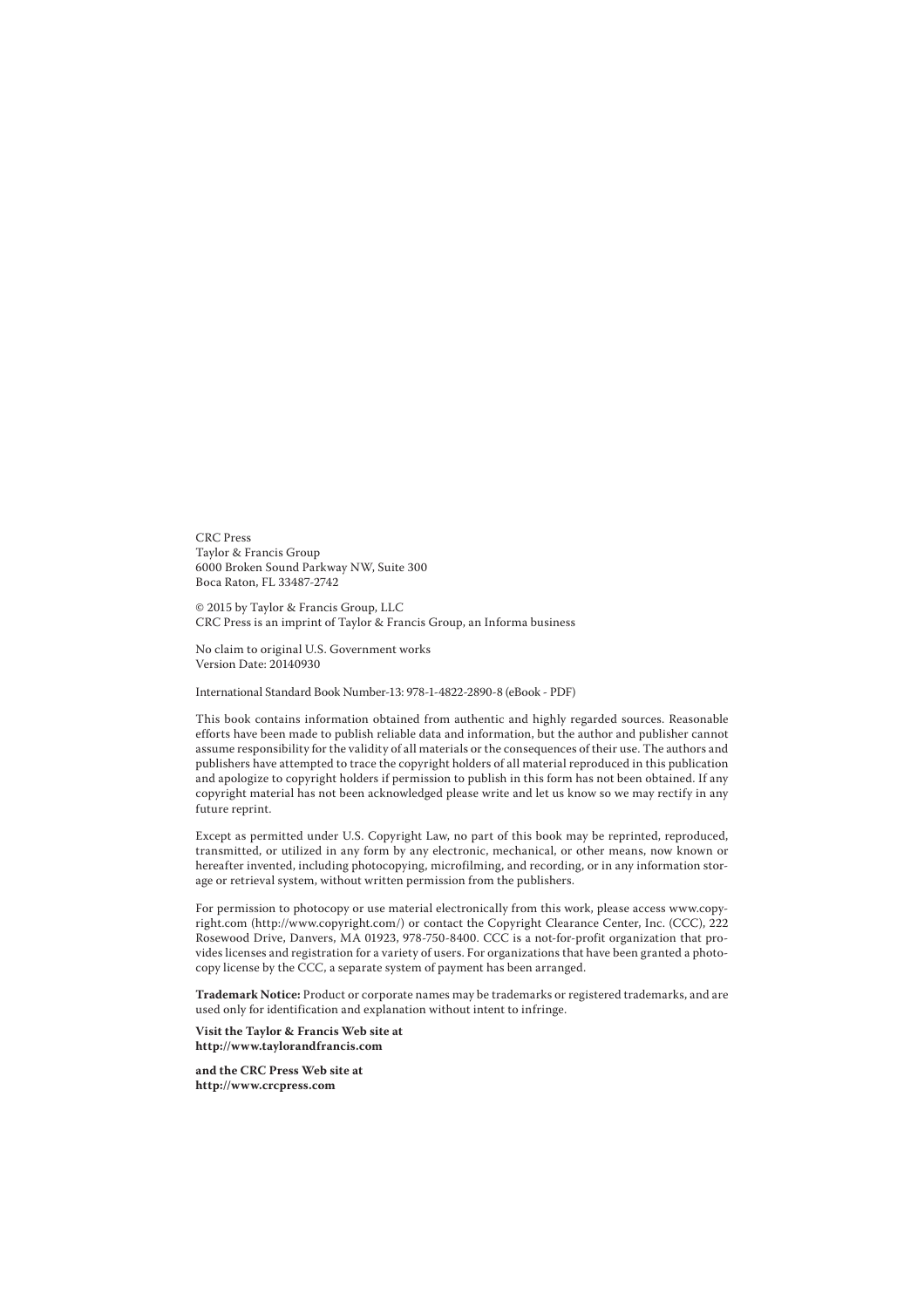To the Almighty Allah, who has given us the capability to share our knowledge with other knowledge seekers.

 $-\!$  The Editors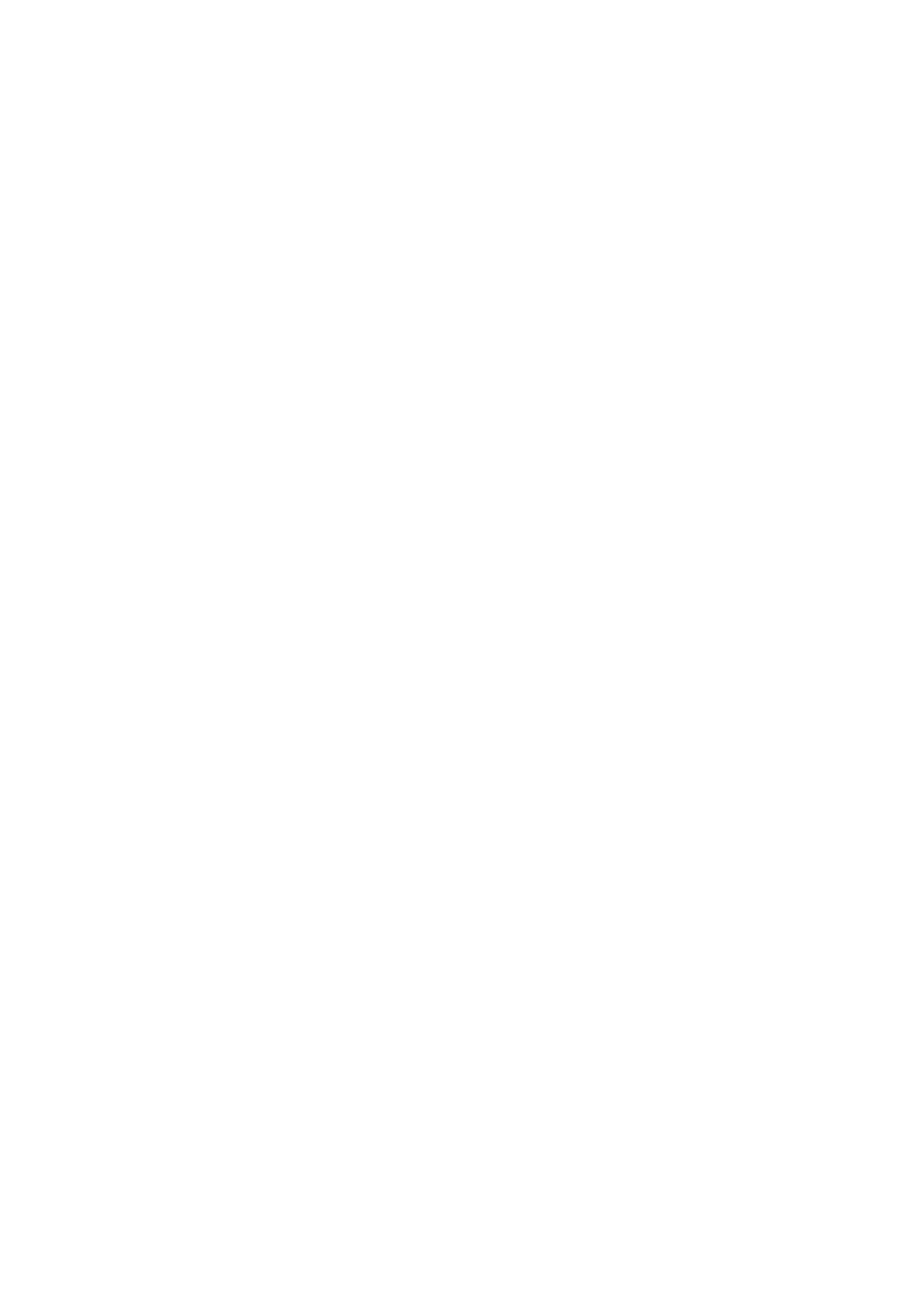## **Contents**

| <b>PREFACE</b>           |                                                                                               | ix           |
|--------------------------|-----------------------------------------------------------------------------------------------|--------------|
| ACKNOWLEDGMENTS          |                                                                                               |              |
| <b>ABOUT THE EDITORS</b> |                                                                                               | xiii         |
| <b>CONTRIBUTORS</b>      |                                                                                               | xvii         |
|                          |                                                                                               |              |
|                          | CHAPTER 1 BASICS OF SECURITY AND CRYPTOGRAPHY                                                 | $\mathbf{1}$ |
|                          | AL-SAKIB KHAN PATHAN                                                                          |              |
|                          | CHAPTER 2 CLASSICAL CRYPTOGRAPHIC ALGORITHMS                                                  | 11           |
|                          | SHEIKH SHAUGAT ABDULLAH AND SAIFUL AZAD                                                       |              |
|                          | CHAPTER 3 ROTOR MACHINE                                                                       | 35           |
|                          | SHEIKH SHAUGAT ABDULLAH AND SAIFUL AZAD                                                       |              |
|                          | CHAPTER 4 BLOCK CIPHER                                                                        | 45           |
|                          | TANVEER AHMED, MOHAMMAD ABUL KASHEM,<br>AND SAIFUL AZAD                                       |              |
|                          | CHAPTER 5 DATA ENCRYPTION STANDARD                                                            | 57           |
|                          | EZAZUL ISLAM AND SAIFUL AZAD                                                                  |              |
|                          | CHAPTER 6 ADVANCED ENCRYPTION STANDARD<br>ASIF UR RAHMAN, SAEF ULLAH MIAH, AND<br>SAIFUL AZAD | 91           |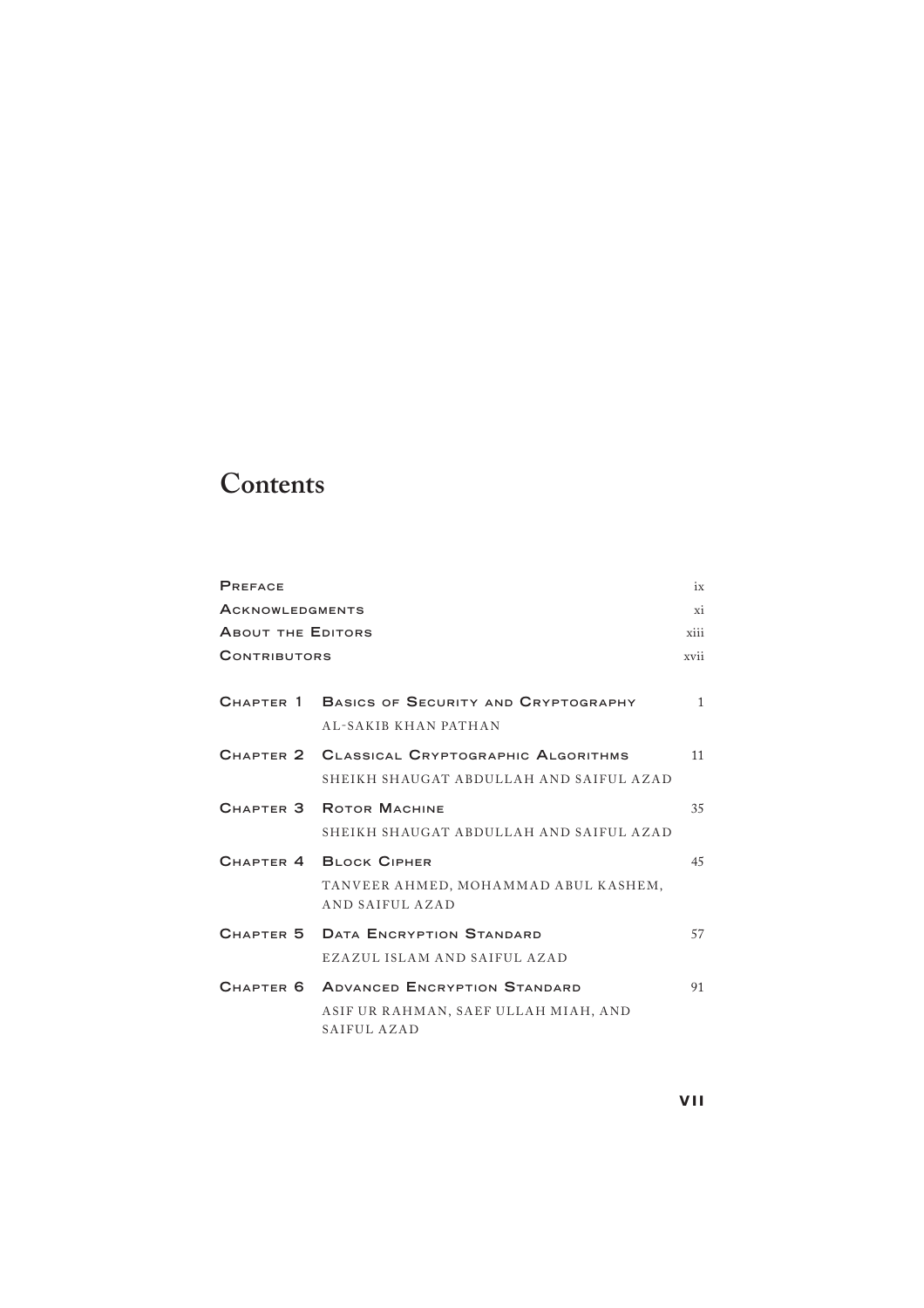#### **VIII** CONTENTS

| CHAPTER 7 ASYMMETRIC KEY ALGORITHMS<br>NASRIN SULTANA AND SAIFUL AZAD                                                                                                            | 127 |
|----------------------------------------------------------------------------------------------------------------------------------------------------------------------------------|-----|
| CHAPTER 8 THE RSA ALGORITHM<br>SAAD ANDALIB AND SAIFUL AZAD                                                                                                                      | 135 |
| CHAPTER 9 ELLIPTIC CURVE CRYPTOGRAPHY<br>HAFIZUR RAHMAN AND SAIFUL AZAD                                                                                                          | 147 |
| CHAPTER 10 MESSAGE DIGEST ALGORITHM 5<br><b>BAYZID ASHIK HOSSAIN</b>                                                                                                             | 183 |
| CHAPTER 11 SECURE HASH ALGORITHM<br>SADDAM HOSSAIN MUKTA AND SAIFUL AZAD                                                                                                         | 207 |
| CHAPTER 12 FUNDAMENTALS OF IDENTITY-BASED<br>CRYPTOGRAPHY<br>AYMEN BOUDGUIGA, MARYLINE LAURENT, AND<br>MOHAMED HAMDI                                                             | 225 |
| CHAPTER 13 SYMMETRIC KEY ENCRYPTION ACCELERATION<br>ON HETEROGENEOUS MANY-CORE<br>ARCHITECTURES<br>GIOVANNI AGOSTA, ALESSANDRO BARENGHI,<br>GERARDO PELOSI, AND MICHELE SCANDALE | 251 |
| CHAPTER 14 METHODS AND ALGORITHMS FOR FAST<br><b>HASHING IN DATA STREAMING</b><br>MARAT ZHANIKEEV                                                                                | 299 |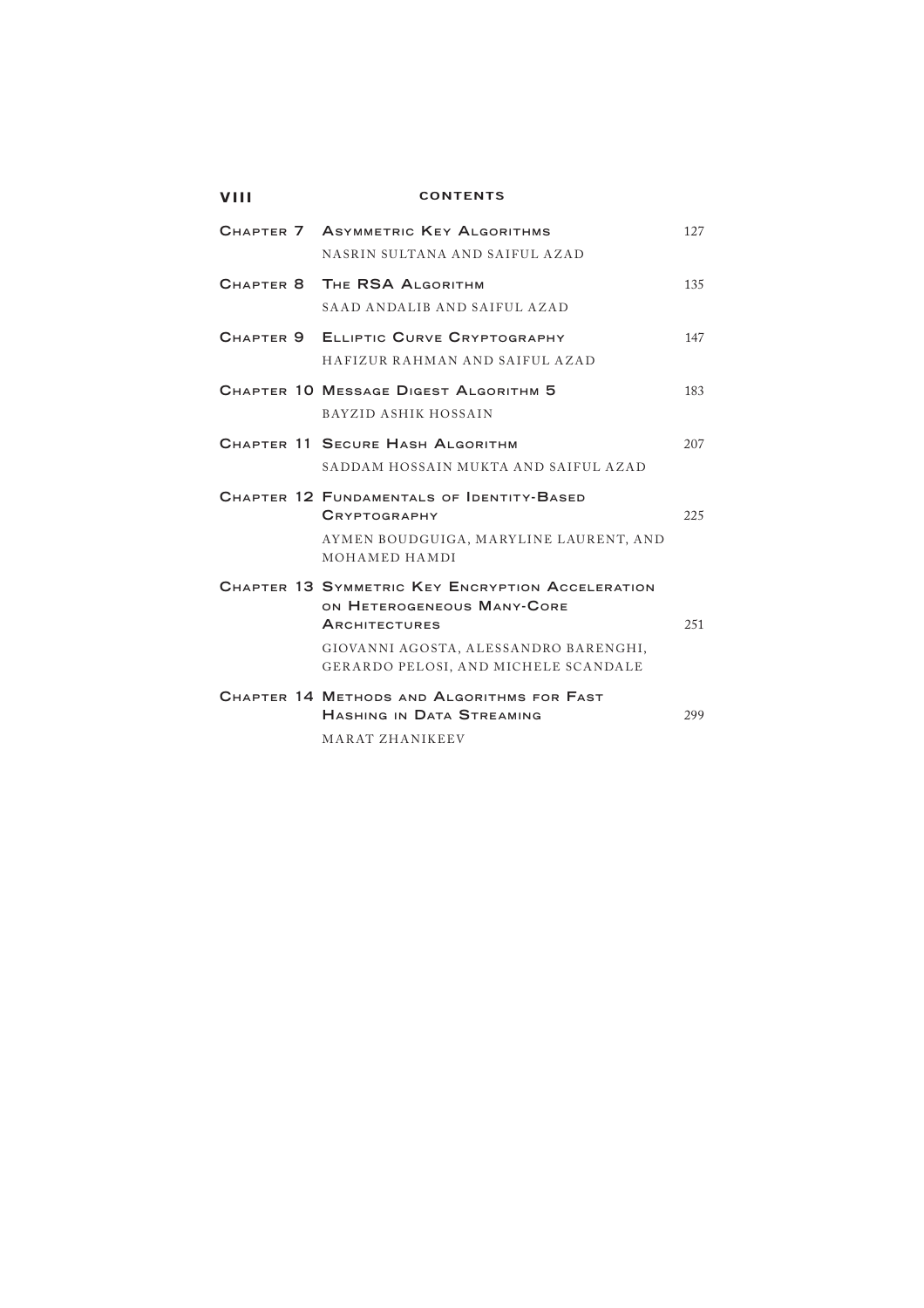## **Preface**

Many books are available on the subject of cryptography. Most of these books focus on only the theoretical aspects of cryptography. Some books that include cryptographic algorithms with practical programming codes are by this time (i.e., at the preparation of this book) outdated. Though cryptography is a classical subject in which often "old is gold," many new techniques and algorithms have been developed in recent years. These are the main points that motivated us to write and edit this book.

In fact, as students for life, we are constantly learning new needs in our fields of interest. When we were formally enrolled university students completing our undergraduate and postgraduate studies, we felt the need for a book that would not only provide details of the theories and concepts of cryptography, but also provide executable programming codes that the students would be able to try using their own computers. It took us a long time to commit to prepare such a book with both theory and practical codes.

Though some chapters of this book have been contributed by different authors from different countries, we, the editors, have also made our personal contributions in many parts. The content is a balanced mixture of the foundations of cryptography and its practical implementation with the programming language C++.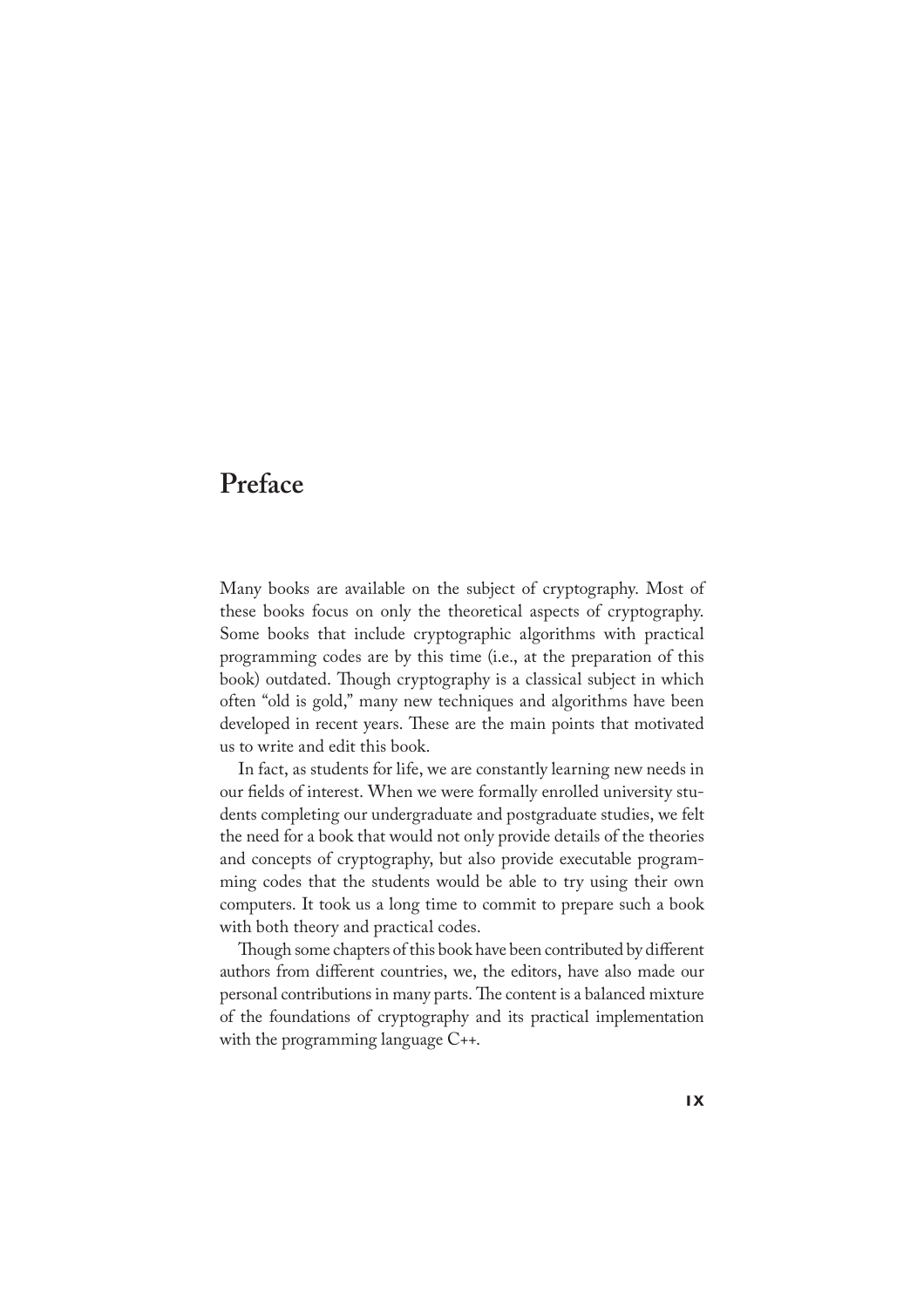#### **X** PREFACE

#### What This Book Is For

The main objective of this book is not only to describe state-of-theart cryptographic algorithms (alongside classic schemes), but also to demonstrate how they can be implemented using a programming language, i.e., C++. As noted before, books that discuss cryptographic algorithms do not elaborate on implementation issues. Therefore, a gap between the understanding and the implementation remains unattained to a large extent. The motivation for this book is to bridge that gap and to cater to readers in such a way that they will be capable of developing and implementing their own designed cryptographic algorithm.

#### **What This Book Is Not For**

The book is not an encyclopedia-like resource. It is not for those who are completely outside the related fields, for example, readers with backgrounds in arts, business, economics, or other such areas. It may not contain the meanings and details of each technical term mentioned. While many of the technical matters have been detailed for easy understanding, some knowledge about computers, networking, programming, and aspects of computer security may be required. Familiarity with these basic topics will allow the reader to understand most of the materials.

#### **Target Audience**

This book is prepared especially for undergraduate or postgraduate students. It can be utilized as a reference book to teach courses such as cryptography, network security, and other security-related courses. It can also help professionals and researchers working in the field of computers and network security. Moreover, the book includes some chapters written in tutorial style so that general readers will be able to easily grasp some of the ideas in relevant areas. Additional material is available from the CRC Press website: http://www.crcpress.com/ product/isbn/9781482228892.

We hope that this book will be significantly beneficial for the readers. Any criticism, comments, suggestions, corrections, or updates about any portion of the book are welcomed.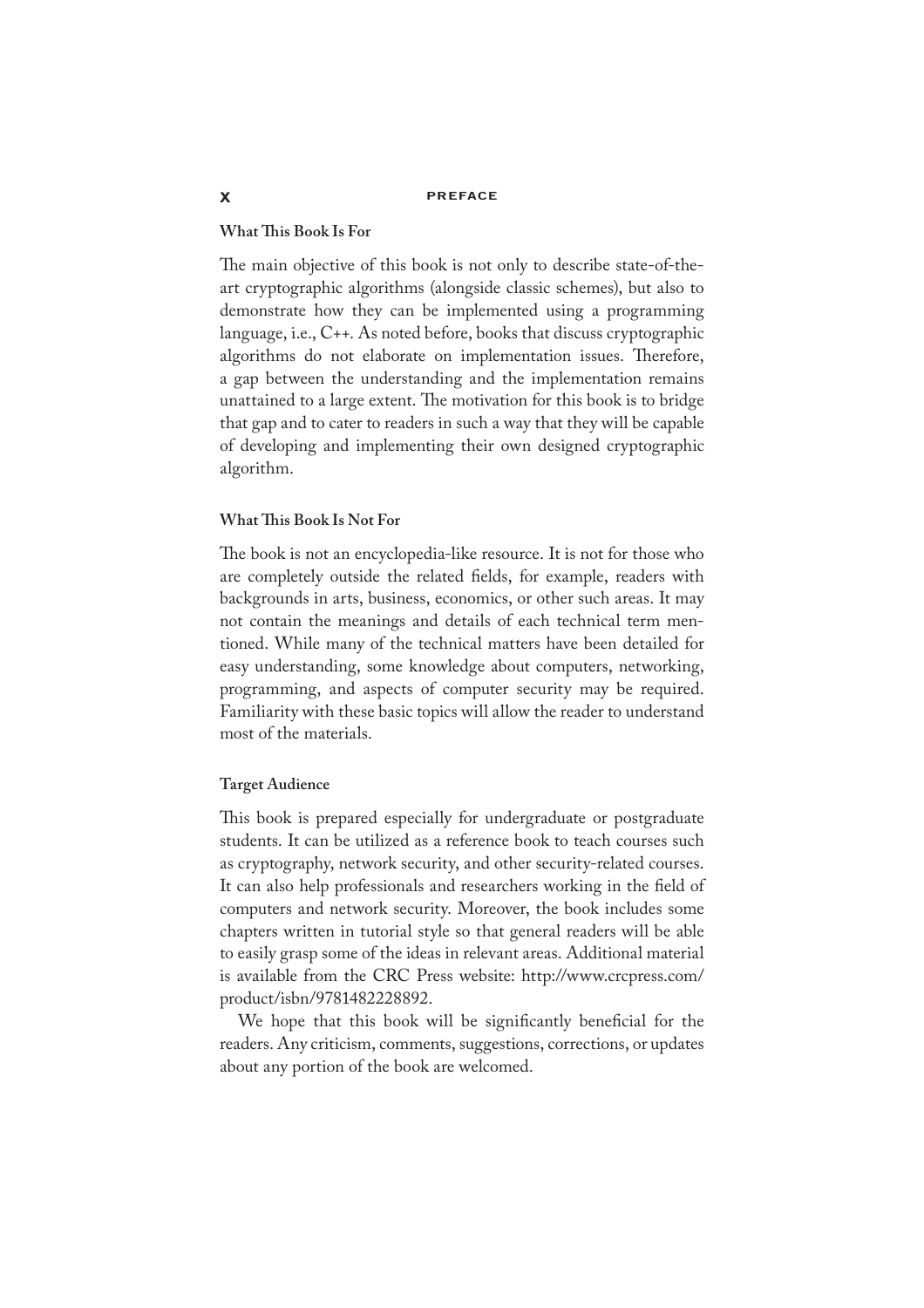## **Acknowledgments**

We are very grateful to the Almighty Allah for allowing us the time to complete this work. Thanks to the contributors who provided the programming codes for different algorithms, as well as the write-ups of various schemes. We express our sincere gratitude to our wives and family members who have been constant sources of inspiration for our works. Last, but not the least, we are grateful to CRC Press for accepting our proposal for this project.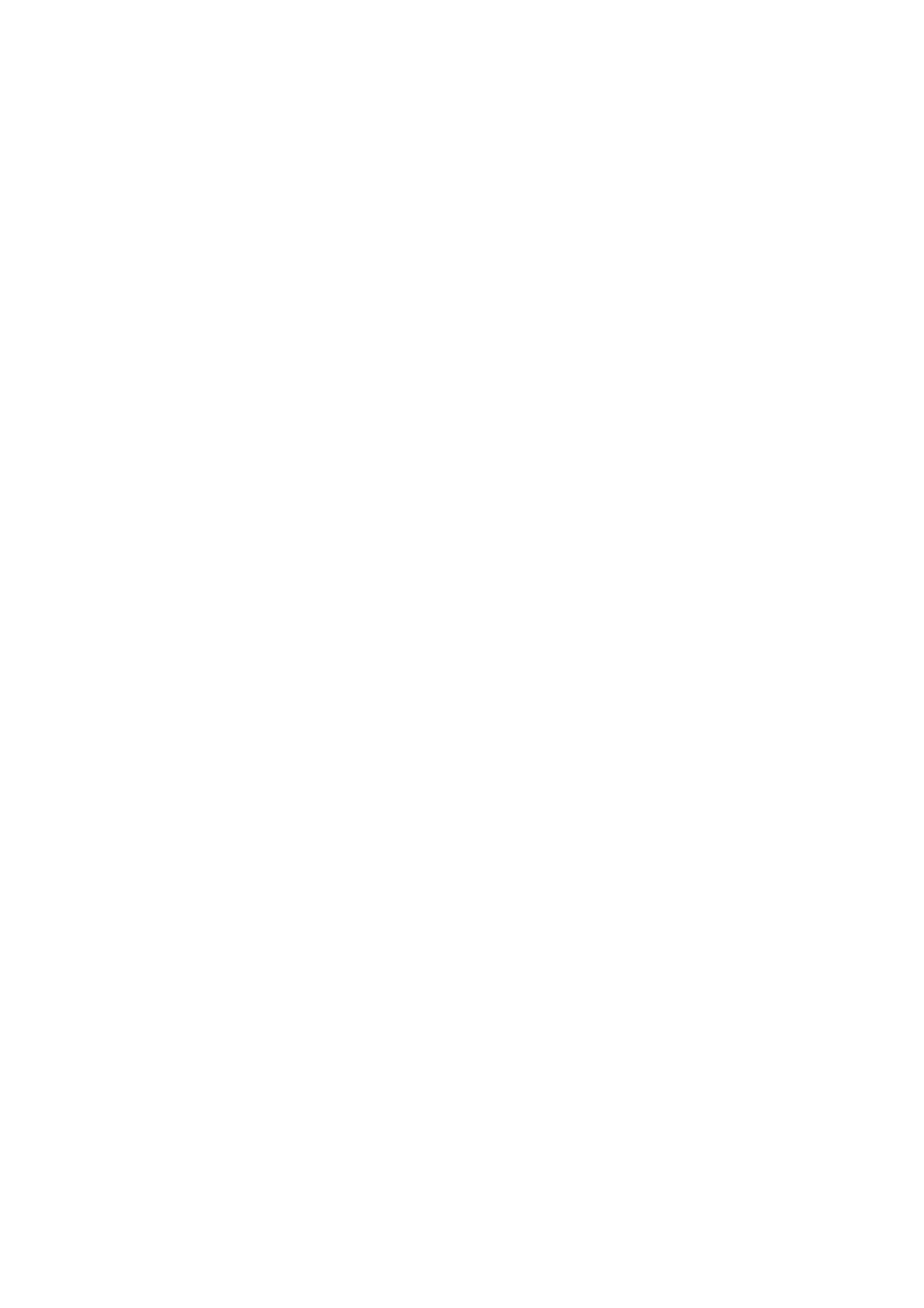## **About the Editors**



**Saiful Azad** earned his PhD in information engineering from the University of Padova, Italy, in 2013. He completed his BSc in computer and information technology at the Islamic University of Technology (IUT) in Bangladesh, and his MSc in computer and information engineering at the International Islamic University Malaysia (IIUM). After the completion of his PhD, he joined the Department of Computer Science at

the American International University–Bangladesh (AIUB) as a faculty member. His work on underwater acoustic networks began during his PhD program and remains his main research focus. Dr. Azad's interests also include the design and implementation of communication protocols for different network architectures, QoS issues, network security, and simulation software design. He is one of the developers of the DESERT underwater simulator. He is also the author of more than 30 scientific papers published in international peer-reviewed journals or conferences. Dr. Azad also serves as a reviewer for some renowned peer-reviewed journals and conferences.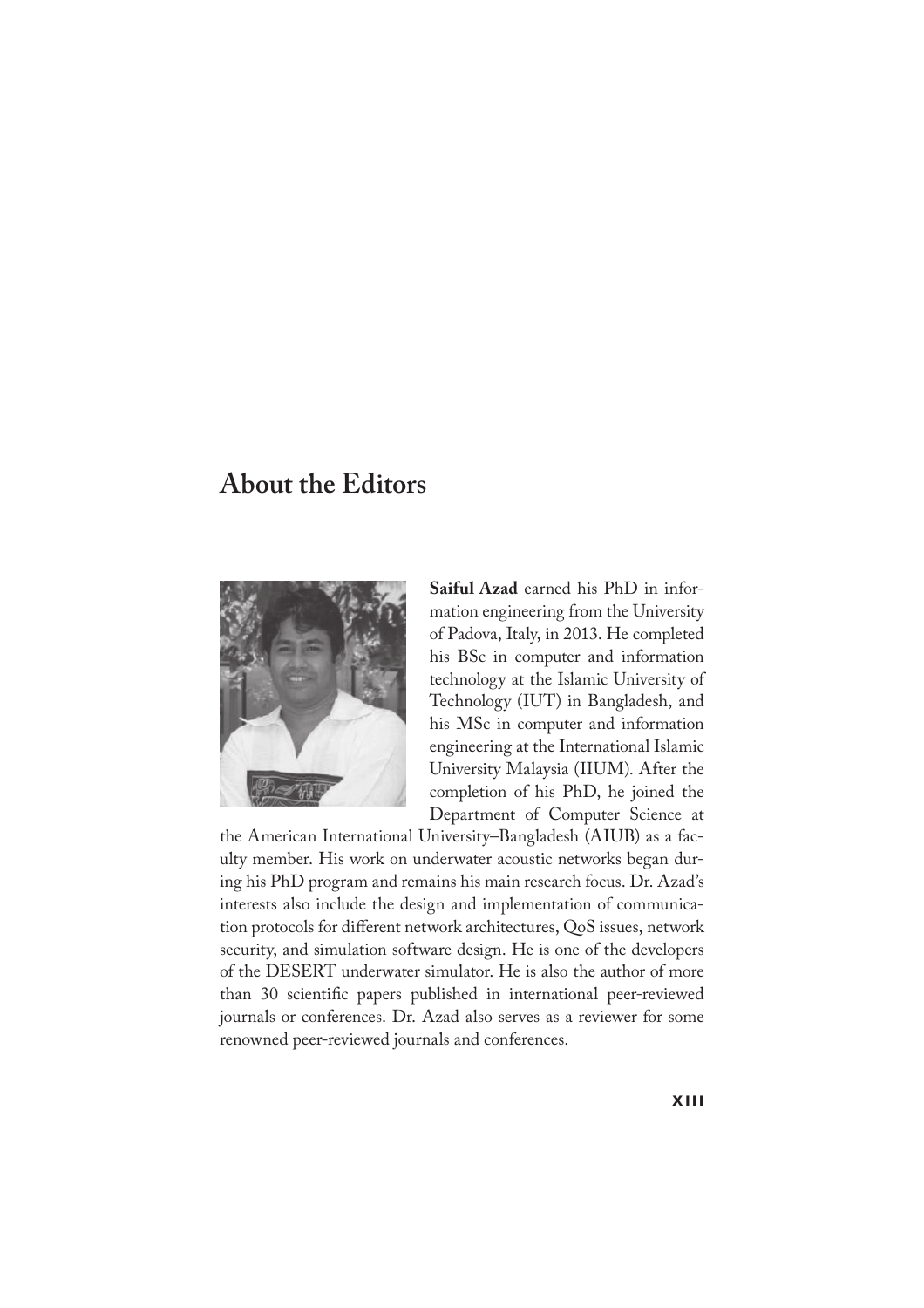

**Al-Sakib Khan Pathan** earned his PhD degree (MS leading to PhD) in computer engineering in 2009 from Kyung Hee University in South Korea. He earned his BS degree in computer science and information technology from IUT, Bangladesh, in 2003. He is currently an assistant professor in the Computer Science Department of IIUM. Until June 2010 he served

as an assistant professor in the Computer Science and Engineering Department of BRAC University, Bangladesh. Prior to holding this position, he worked as a researcher at the networking lab of Kyung Hee University, South Korea, until August 2009. Dr. Pathan's research interests include wireless sensor networks, network security, and e-services technologies. He has been a recipient of several awards/ best paper awards and has several publications in these areas. He has served as chair, an organizing committee member, and a technical program committee member in numerous international conferences/ workshops, including GLOBECOM, GreenCom, HPCS, ICA3PP, IWCMC, VTC, HPCC, and IDCS. He was awarded the IEEE Outstanding Leadership Award and Certificate of Appreciation for his role in the IEEE GreenCom 2013 conference. He is currently serving as area editor of *International Journal of Communication Networks and Information Security,* editor of *International Journal of Computational Science and Engineering, Inderscience*, associate editor of IASTED/ACTA Press *International Journal of Computer Applications,* guest editor of many special issues of top-ranked journals, and editor/ author of 12 books. One of his books has twice been included in Intel Corporation's Recommended Reading List for Developers, the second half of 2013 and the first half of 2014; three other books are included in IEEE Communications Society's (IEEE ComSoc) Best Readings in Communications and Information Systems Security, 2013; and a fifth book is in the process of being translated to simplified Chinese language from the English version. Also, two of his journal papers and one conference paper are included under different categories in IEEE Communications Society's Best Readings Topics on Communications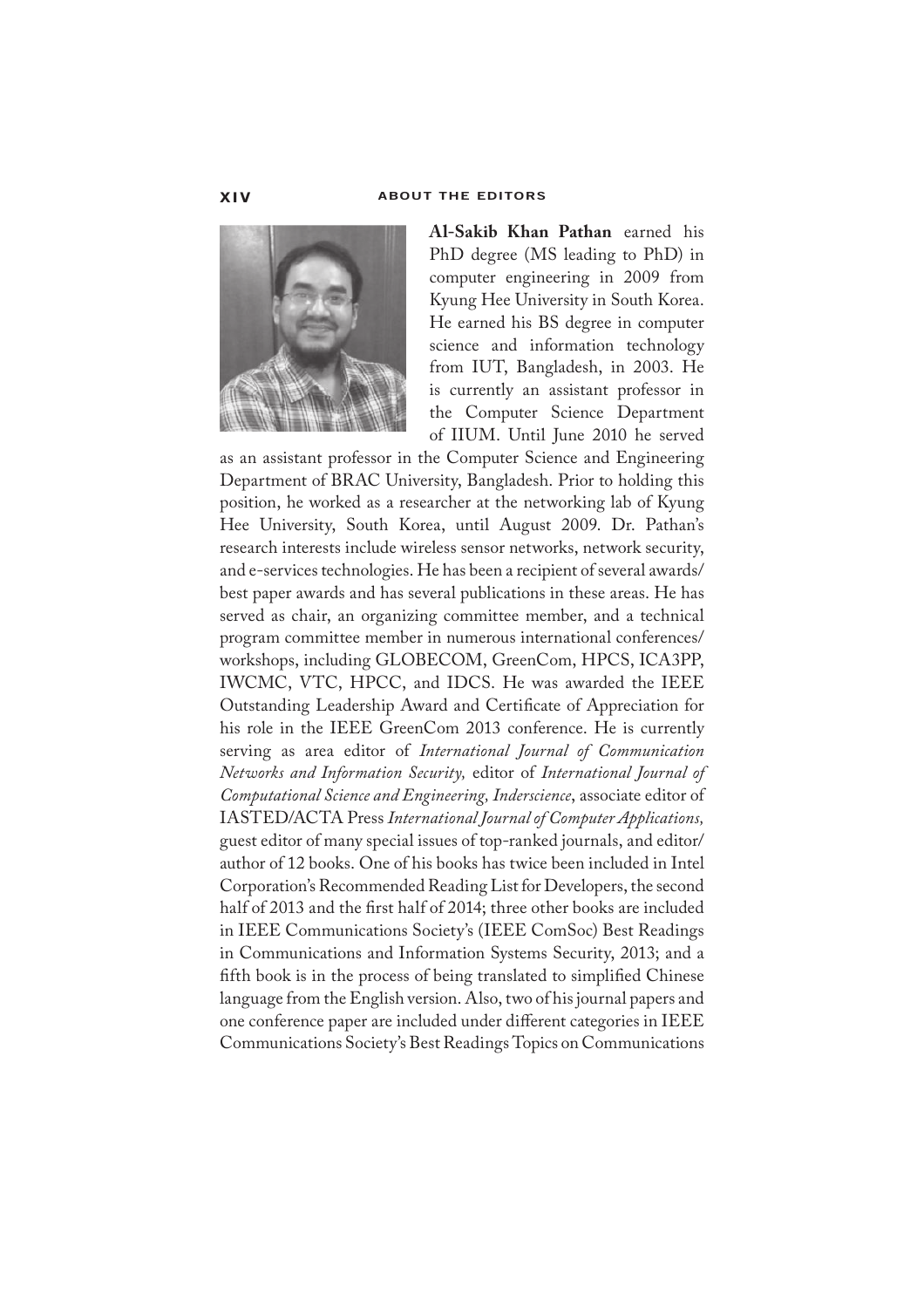#### ABOUT THE EDITORS **X V**

and Information Systems Security, 2013. Dr. Pathan also serves as a referee of numerous renowned journals. He is a senior member of the Institute of Electrical and Electronics Engineers (IEEE), United States; IEEE ComSoc Bangladesh Chapter; and several other international professional organizations.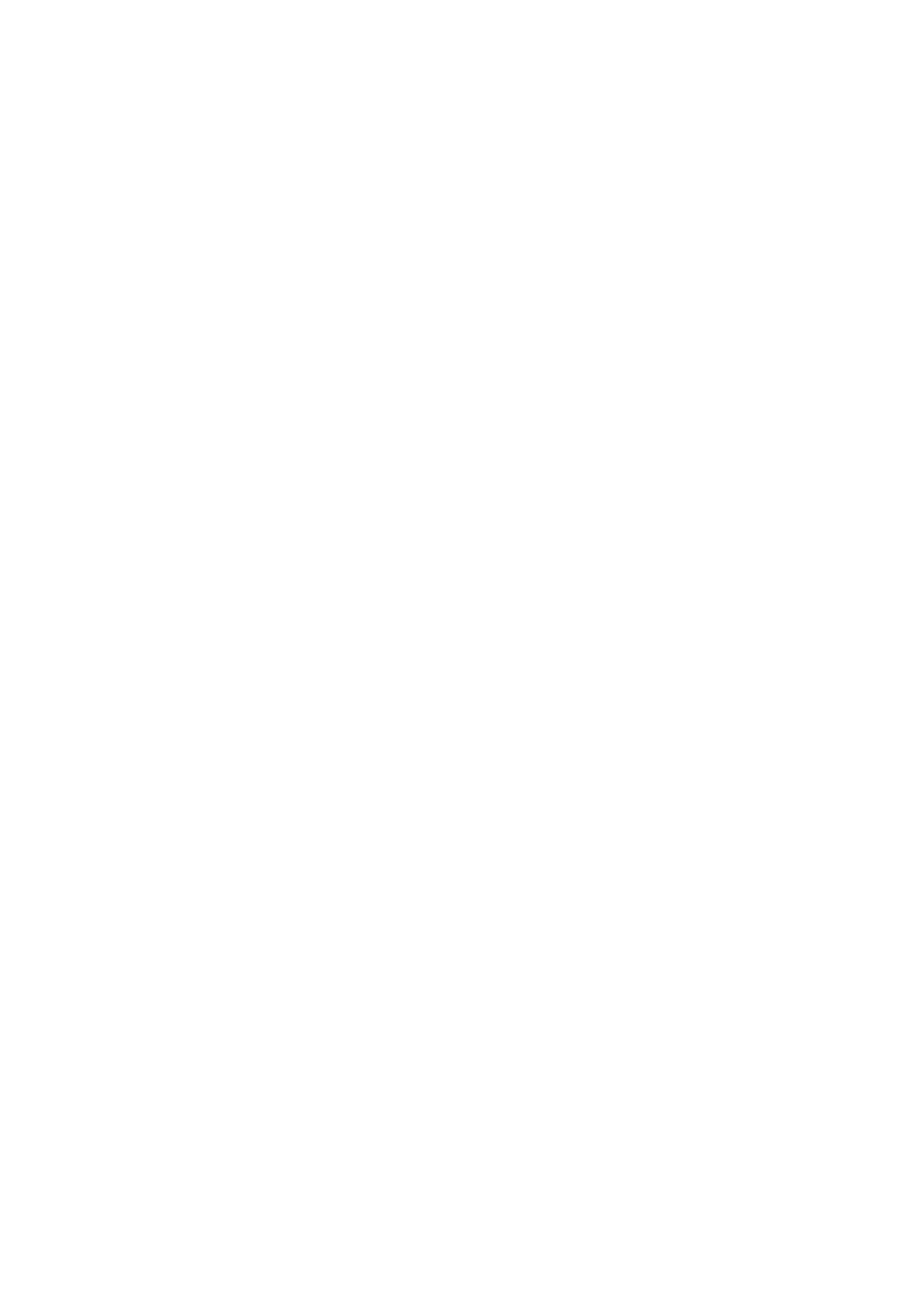## **Contributors**

#### **Sheikh Shaugat Abdullah**

Department of Computer Science American International University–Bangladesh (AIUB) Dhaka, Bangladesh

#### **Giovanni Agosta**

Politecnico di Milano Milano, Italy

#### **Tanveer Ahmed**

Dhaka University of Engineering and Technology (DUET) Gazipur, Bangladesh

### **Saad Andalib**

Department of Computer Science American International University–Bangladesh (AIUB) Dhaka, Bangladesh

#### **Saiful Azad**

Department of Computer Science American International University–Bangladesh (AIUB) Dhaka, Bangladesh

#### **Alessandro Barenghi**

Politecnico di Milano Milano, Italy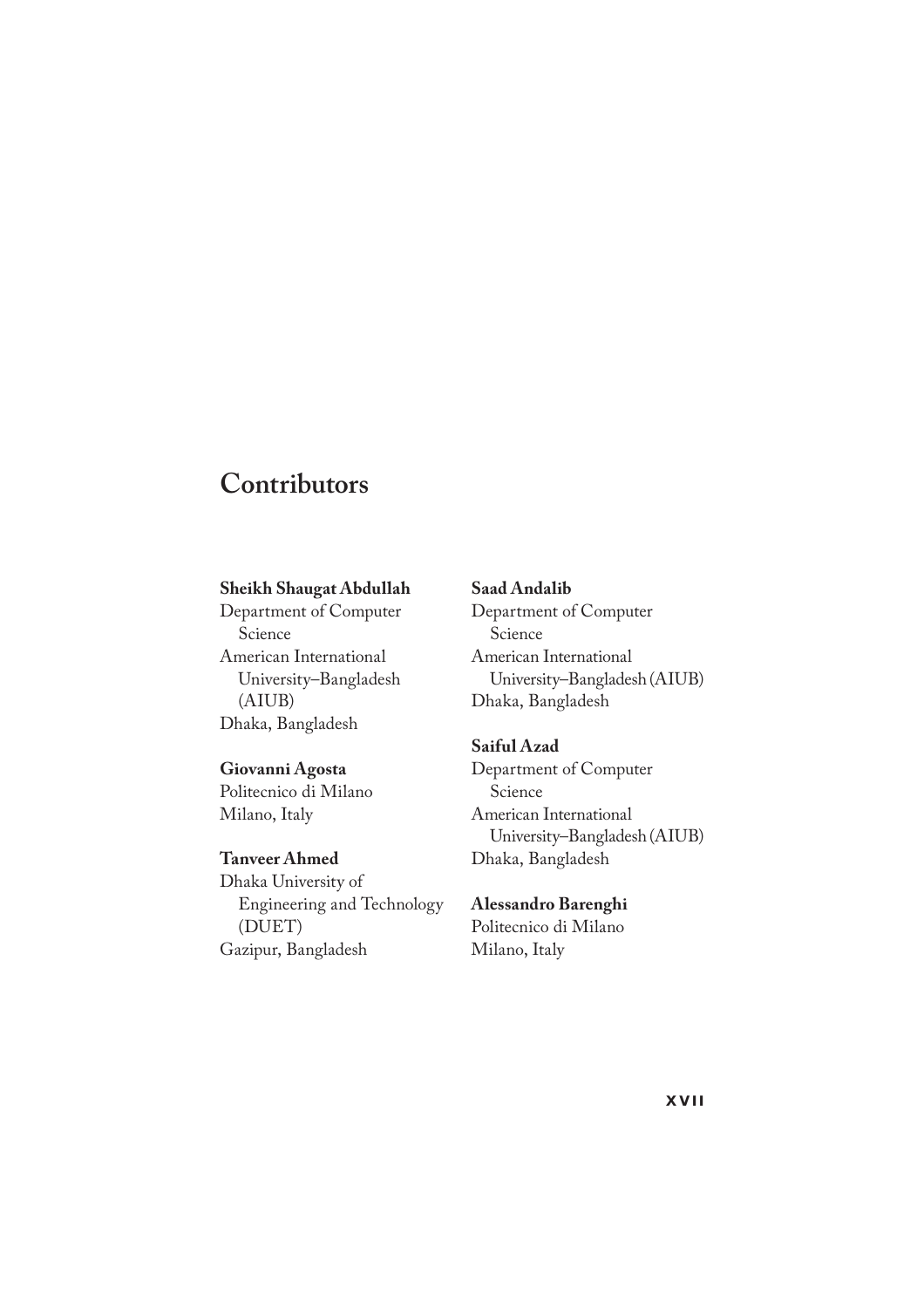#### **X VIII** CONTRIBUTORS

**Aymen Boudguiga** ESME Engineering School Paris, France

**Mohamed Hamdi** Sup'Com Technopark El Ghazala

## **Bayzid Ashik Hossain**

Ariana, Tunisia

Department of Computer Science American International University–Bangladesh (AIUB) Dhaka, Bangladesh

#### **Ezazul Islam**

Department of Computer Science American International University–Bangladesh (AIUB) Dhaka, Bangladesh

#### **Mohammad Abul Kashem**

Dhaka University of Engineering and Technology (DUET) Gazipur, Bangladesh

**Maryline Laurent** Telecom SudParis Evry, France

#### **Saef Ullah Miah**

Department of Computer Science American International University–Bangladesh (AIUB) Dhaka, Bangladesh

#### **Saddam Hossain Mukta**

Department of Computer Science American International University–Bangladesh (AIUB) Dhaka, Bangladesh

#### **Al-Sakib Khan Pathan**

Department of Computer Science Kulliyyah (Faculty) of Information and Communication Technology International Islamic University Malaysia (IIUM) Gombak, Malaysia

#### **Gerardo Pelosi**

Politecnico di Milano Milano, Italy

#### **Asif Ur Rahman**

Department of Computer Science American International University–Bangladesh (AIUB) Dhaka, Bangladesh

#### **Hafizur Rahman**

Department of Computer Science American International University–Bangladesh (AIUB) Dhaka, Bangladesh

#### **Michele Scandale**

Politecnico di Milano Milano, Italy